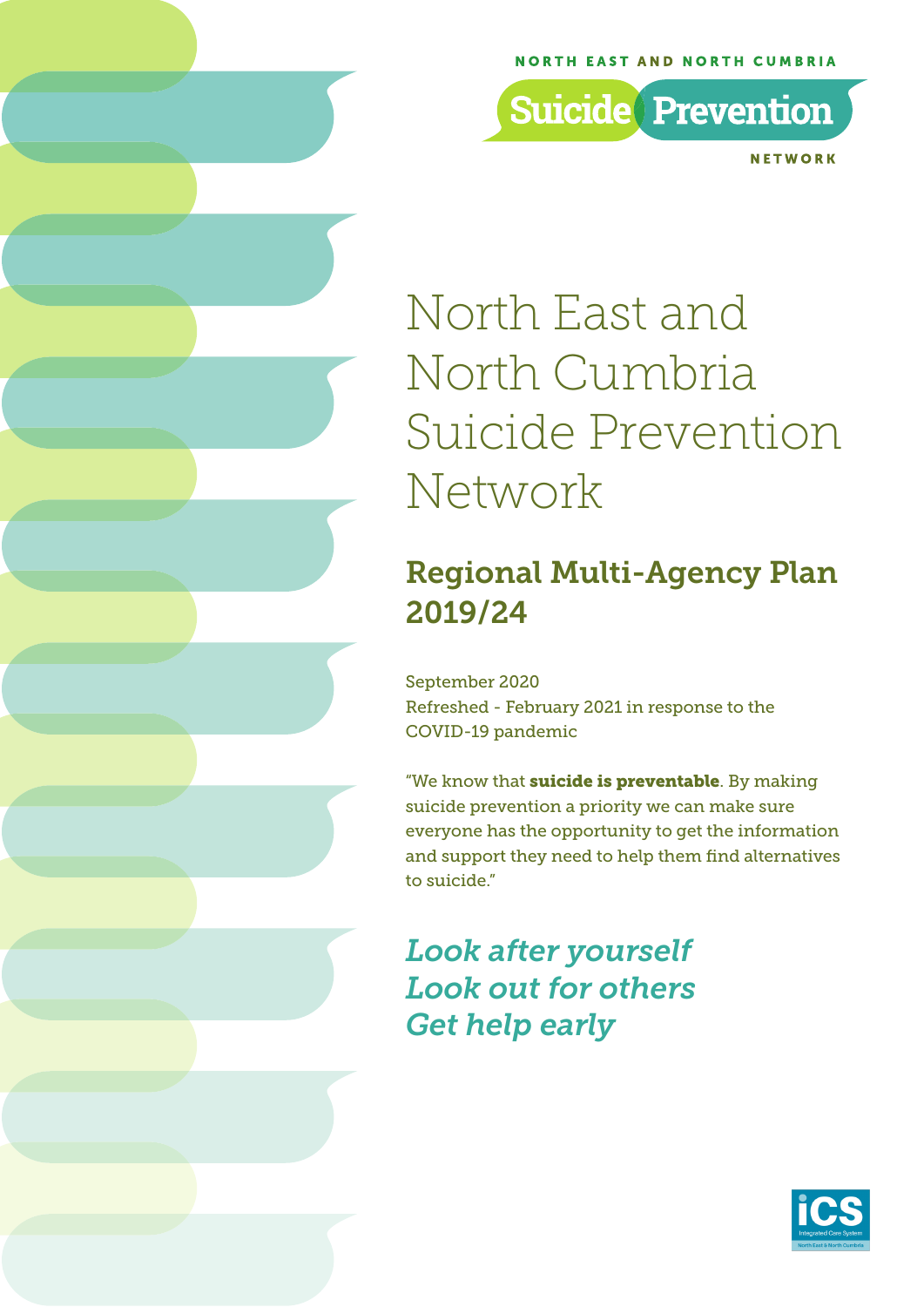# Introduction

We aim to set out in this document an overview of the work of the North East and North Cumbria Suicide Prevention Network (The Network). We will outline the overarching multi-agency shared values and approach we are taking to help enhance and support all suicide prevention activity across the region, with the ambition to do everything possible to reduce suffering and prevent all suicides, and to reduce the impact where this does happen.

The Network is supported by a multi-agency leadership group, which includes both experts by experience as well as shared expertise from different agencies. This core group oversees and supports the multi-agency implementation groups who work collaboratively to coordinate, support and implement suicide prevention activity across the region. Responsibility for suicide prevention work is shared jointly across agencies, with different organisation specific monitoring, reporting and audit responsibilities in place, both nationally, regionally and locally.

By gathering and using all the available evidence of how best to prevent suicide and self-harm, the Network collaborates as different agencies and communities, and people with lived experience of self-harm and suicide, to coordinate action to help prevent self-harm and suicide across our region. We work in partnership to promote wellbeing and resilience and to reduce the impact and stigma of suicide and improve support for those affected. The Integrated Care System (ICS) framework aims to transform the way services are delivered to people across the North East and North Cumbria, supporting the provision of a more integrated approach to health and social care. The ICS structure provides a governance framework and supports three sub-regional Integrated Care Partnerships (ICPs) to help with the successful delivery of multi-agency suicide prevention plans and improvement activity, helping improve outcomes and experience for people of all ages across the North East and North Cumbria.

- South ICP (Durham, Darlington, Hartlepool & Stockton, Redcar and Cleveland, Middlesbrough,)
- North Cumbria ICP (Copeland, Allerdale, Carlisle, and Eden)
- North ICP (Northumberland, North Tyneside, Newcastle, Gateshead, Sunderland, and South Tyneside).

This regional Network approach supports collaboration across service boundaries and helps to ensure that expertise, best practice and learning is shared across agencies, that gaps and potential duplication are identified, and resources are shared/made widely available to improve the efficiency and effectiveness of the plan and related activity, ensuring impact at scale.

This plan has been developed by mapping local suicide prevention plans and following a series of regional engagement workshops, focus groups and events in collaboration with people with lived experience and a wide range of professionals across the North East and North Cumbria. The plan brings together the overarching programme of identified priority work streams which supports local action plans and related activities. Shared vision, values and aims which we have developed together guides and underpin implementation of priority actions.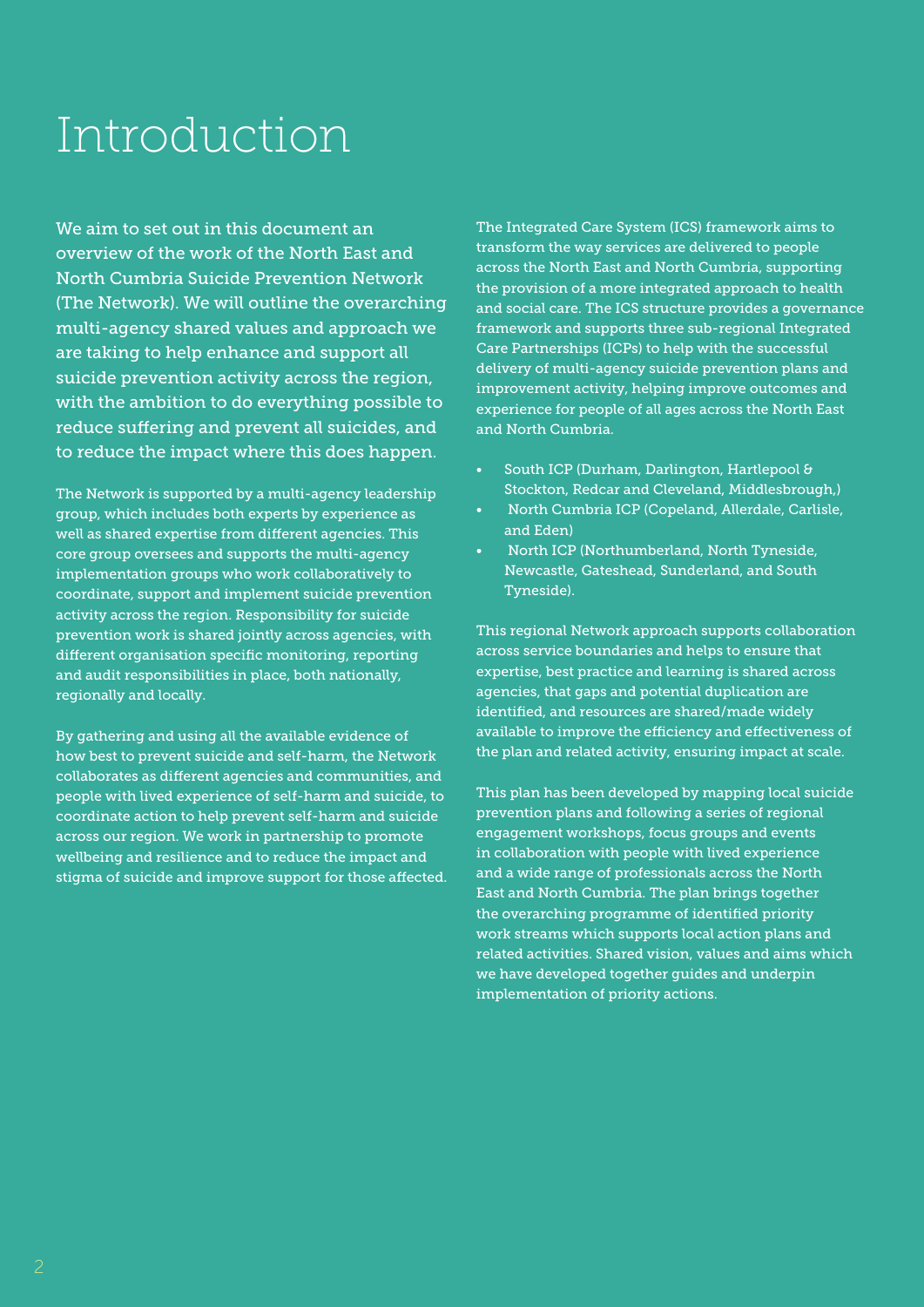# Background

### Why is this a priority?

Overall, there are on average over 6,000 deaths by suicide each year in the UK. Some of the highest rates are in the North of England. The devastating impact of suicide to the individual, their family and friends, colleagues and wider community is immeasurable.

Suicide is known to be a higher risk in some groups of people, and it is the leading cause of death in males aged 20-49 years, with men accounting for approximately three quarters of all deaths by suicide. Self-harm is a known risk factor for suicide and is particularly high in younger age groups and women. The impact of suicide on individuals and communities is significant and there is an increased risk of suicide in families of people who die by suicide.

We also know that suicide is preventable, and that people can be helped to access the information and support they need. We know that most people who attempt to take their own lives did not want to die but felt unable to carry on with their lives as they were. By making suicide prevention a priority we can make sure everyone has the opportunity to get the support they need to help them find alternatives to suicide.

### COVID-19 response

The impact of the COVID-19 pandemic on people's mental health and wellbeing is widely recognised, however an increase in the number of people who die by suicide can be prevented. Early implementation of atscale suicide prevention activity is therefore now even more of a priority. As the pandemic has longer-term effects on the general population, the economy and vulnerable groups, some of the risk factors associated with suicide have increased and will continue to have an impact for some time.

However, as a well-established Network, we are in a good position to respond quickly to take action to prevent any increase and to continue to work together to prevent all suicide. By building on new community support networks we have the opportunity to raise awareness and provide new alternative support for people.

*"There are suggestions that suicide rates will rise but this is not inevitable. Suicide prevention therefore needs urgent consideration, requiring a wide-ranging interdisciplinary response, selective, indicated and universal interventions are required….This is a serious attempt, in some senses an unprecedented attempt, to prevent a [physical health] crisis turning into a mental health crisis. There are risks in the current situation but there is also a way of dealing with those risks and there's whole batch of experts, and agencies and front-line people, all of whom will be thinking about how to best protect vulnerable people."* - Professor Louis Appleby, April 2020.

In response to the pandemic, the Network implemented a Crisis Response Plan between April and August 2020. As we now move from the response to the recovery phase, this Network plan and priorities have been reviewed and adapted following emerging local, national, and international evidence of the potential impact of the COVID-19 pandemic on the people of our region. We continue to work closely with national experts to adapt suicide prevention activity in response to further guidance and emerging evidence to meet the changing needs of people and communities across the region, both now and in the future.

Our commitment is to continue working together, focusing on prevention and action to help support people's mental health and wellbeing and prevent anyone believing they have no other option than to consider taking their own life, with particular focus on the most vulnerable people in our region.

By working closely with people affected and by coordinating our efforts as a Network with shared priorities across public health, social care, primary care, secondary care, emergency services, local charities, businesses, and community groups etc, we are in a much better position to make a real and lasting difference, particularly during this unprecedented time.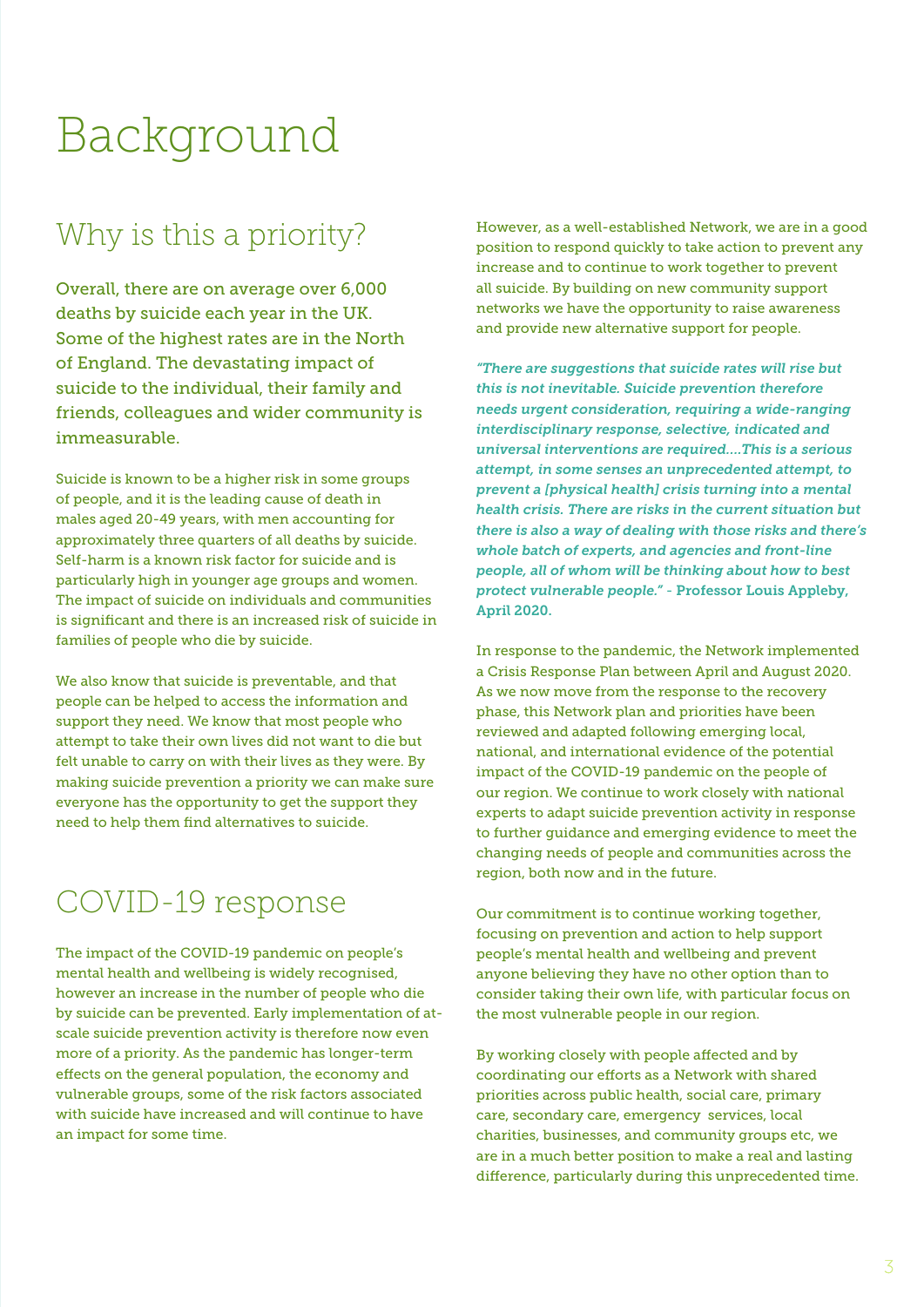# Our vision Our key

"Based on evidence of how best to prevent suicide and promote wellbeing and resilience, we will work together to take action to reduce suicide, so that fewer people die by suicide and we improve support for those affected."

# messages

Look after yourself - focusing on selfhelp support and broad mental health and wellbeing messages , we aim to help people to build resilience and to recognise when they may need more help and support.

l

Look out for others - we aim to help support people to have the confidence to be a listening ear for those around them, and to understand how everyone can play a part in suicide prevention.

Get help early - we aim to convey the message that suicide is preventable and that getting help early is key to ensuring more people access the support they need at the right time.

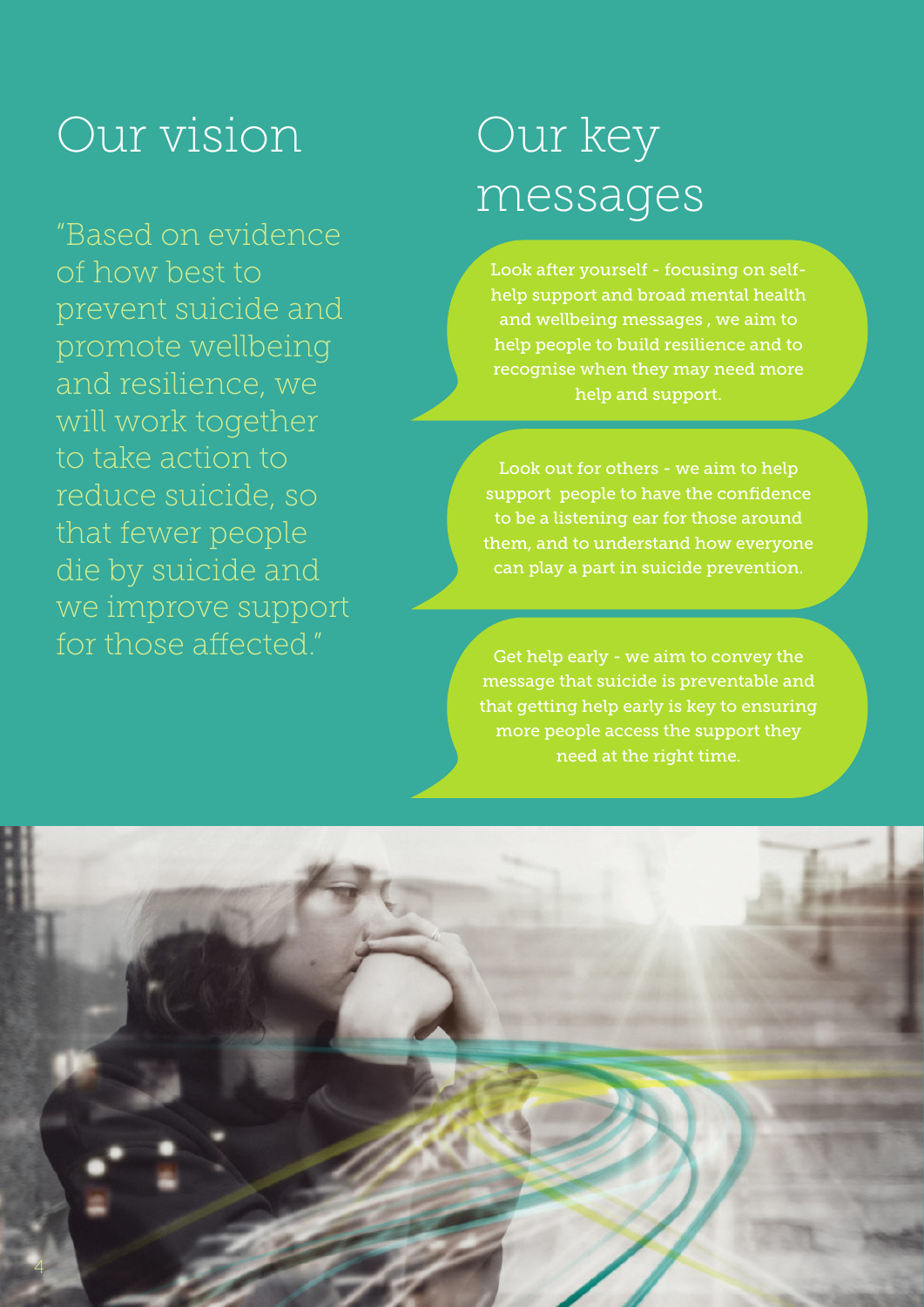# Our values

Network members have drawn up this list of values to guide our work through their contributions at previous workshop events. These values underpin the programme of work.

- 1. We will work together to do all we can to prevent every suicide as suicide is preventable.
- 2. We will always keep people affected by suicide and self-harm at the centre of what we do.
- 3. We will focus on people not numbers, using personal stories to do this.
- 4. We will be role models and use our influence to do the right thing. We will use our terminology and language to promote a positive shared message of hope.
- 5. We will have the courage to challenge unsupportive attitudes and mind-set.
- 6. We will help develop system-wide compassion by developing the right conditions to help prevent suicide - listening, giving hope, engaging and making human connections.
- 7. We will link individual, team & system-wide activity to increase the impact of what we do.
- 8. We will help develop and support a learning culture.
- 9. We will challenge and overcome barriers, we will take personal responsibility, be collaborative, and respect everyone's contribution.
- 10. We will take responsibility for resource allocation to ensure impact for people affected.
- 11. We will make the economic case for further developing self-harm and suicide prevention activity.

# Our aims

To reduce the number of suicides including in high-risk groups, in all areas across the ICS.

To reduce the incidence of selfharm and repeated self-harm.

> To reduce the impact of self-harm and suicide.

> To reduce the stigma of self-harm and suicide.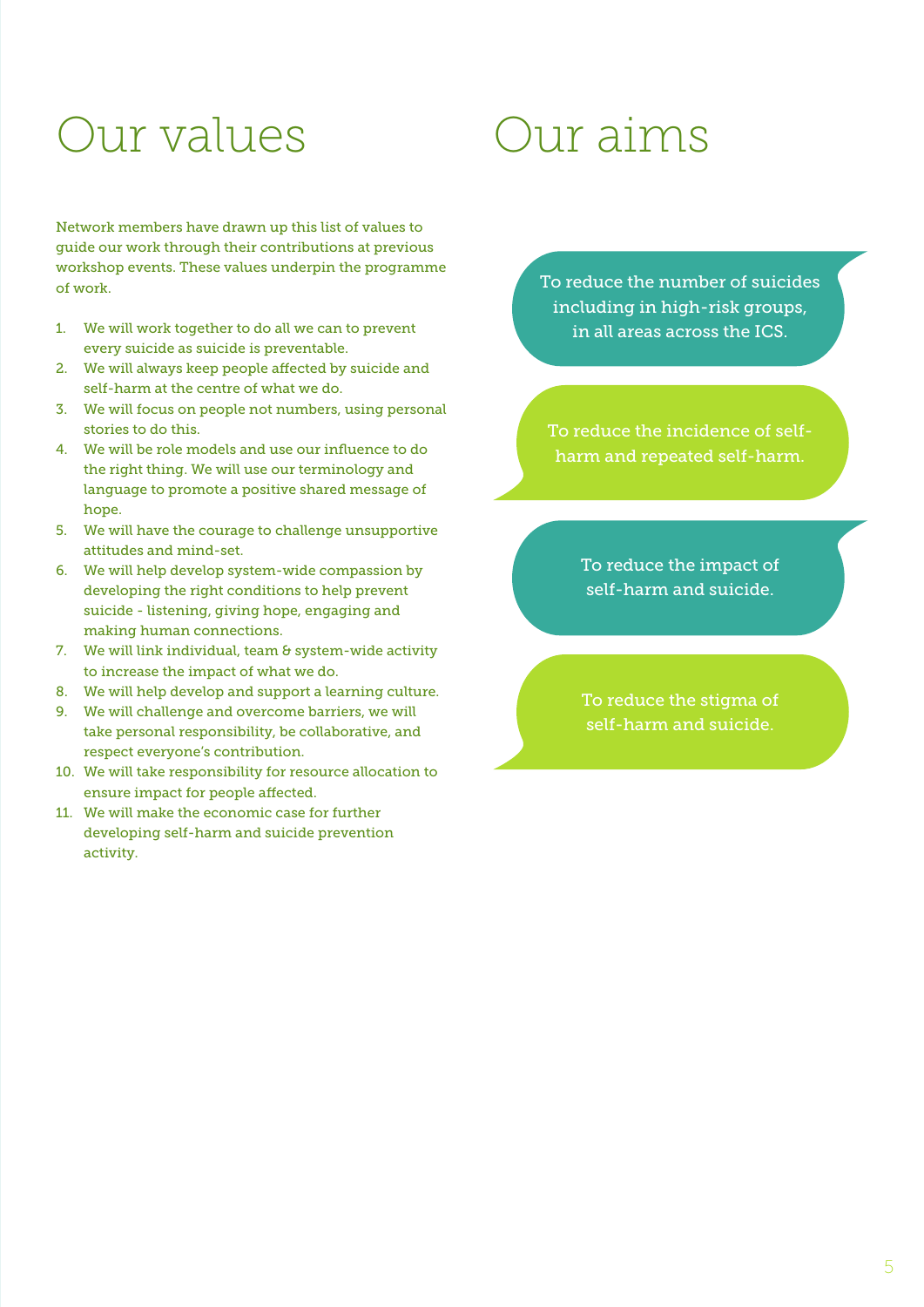# Workstreams

The Network workstreams have been reviewed and updated both in response to the COVID-19 pandemic and in response to the planned review taking on board evaluation and learning over the previous two years.

Activity is divided into 3 enabling workstreams and 6 priority workstreams, each with related objectives (listed below) which form the basis of a detailed programme of work supporting our key themes of looking after yourself, looking out for others, and getting help early. These workstreams have been identified and agreed following local authority multi-agency suicide prevention plans and an extensive consultation and engagement across the North East and North Cumbria. The views of people with lived experience have been at the forefront of this work. Activity will be delivered at both ICS, sub-regional (ICP), and locality level. The focus of the plan is on supporting local frontline action which will have a direct impact on those affected by suicide.

### Enabling workstreams

Enabling workstreams will help support and enable successful delivery against priority work stream activity.

### Leadership and governance

#### Objectives:

- Develop an effective multi-agency suicide prevention leadership framework, including leadership at all levels from people with lived experience of self-harm/suicide.
- Develop a regional, sub-regional and local process of governance and monitoring suicide prevention activity and funding from strategy to frontline.
- Support shared ownership, linking local activity to national and regional evidence and support.
- Develop and implement an ICS multi-agency suicide prevention plan for adults and young people.
- Incorporate a sustainability plan to ensure longer term impact of suicide prevention activity.

### Communications and engagement

### Objectives:

- Develop and implement a communications and engagement strategy.
- Work with the media and communications teams to support the successful implementation of the plan and related activity both locally and regionally.
- Work with media and communications teams to promote positive messages and follow best practice guidelines on reporting.
- Develop multiple methods of communicating including the use of digital technology and offline resources.

### Research and evaluation

### Objectives:

#### Supported by the ICS evidence and evaluation group to:

- Work in collaboration with NCISH/ NHS England/ Improvement and local evaluation experts to agree process/quantitative/qualitative outcome measures to enable measurement against agreed objectives and implement evaluation of the impact of each of the priority workstreams.
- Work in collaboration with national programme leads and regional university partners to carry out research linked to Network activity to inform future suicide prevention activity and contribute to suicide prevention evidence.
- Use emerging evidence to help inform and adapt

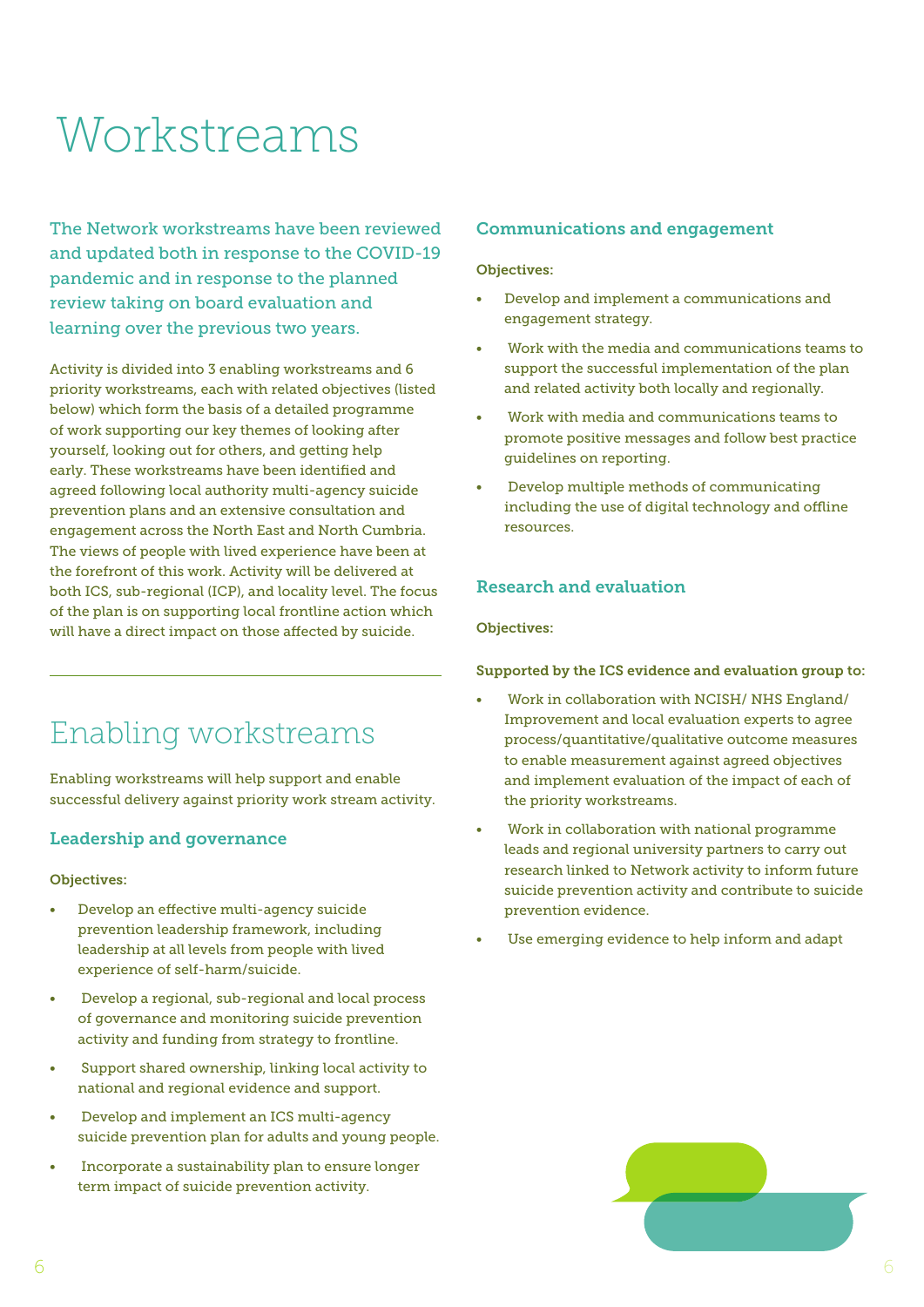### Priority workstreams

- 1. Developing system-wide competency and compassion
- 2. Real time surveillance and learning
- 3. Postvention support
- 4. High risk/vulnerable groups
- 5. Suicide and self-harm safer communities
- 6. Suicide and self-harm safer services primary and secondary care

Each priority workstream follows the agreed objectives and is supported by ICS priority workstream leads, bringing together expertise and learning from good practice across the region. The ICS core leadership team will support ICP and local implementation/task and finish groups to ensure best practice is implemented based on local needs and variation. Priority workstream activity covers interventions which are:

- Selective and indicated interventions Target individuals who are at heightened risk of suicide or are actively suicidal; designed to reduce risk of suicide among these individuals.
- Universal interventions Target the whole population and focus on particular risk factors without identifying specific individuals with those risk factors; designed to improve mental health and reduce suicide risk across the population.

### 1. Develop system-wide competency and compassion

### Objectives:

- Develop a consistent, multi-agency approach to system-wide learning and development, based on Health Education England competency frameworks for self-harm and suicide prevention.
- Develop and implement a tiered programme of compassion-focused self-harm and suicide prevention training, skills development and awareness raising, across organisations and the wider community.
- Work with people affected by suicide to develop other methods of learning to enhance the transfer of learning into action, behaviours, attitudes and values which will have a positive impact on reducing selfharm and suicides and supporting those affected.

### 2. Real time surveillance and learning

### Objectives:

- Develop a consistent approach to local and regional real time surveillance of both suspected and attempted suicides, so this can be used to inform postvention support, suicide prevention activity and national real time data.
- Develop processes for gathering and using real time data more effectively to help prevent future suicides, including responding to suicide clusters.
- Undertake thematic analyses of collated multiagency data, utilising a Human Factors approach.
- Develop effective cross-organisational learning processes and embed a learning culture, strengthened by the foundations of quality science, in order to inform meaningful multi-agency suicide prevention activity.
- The focus of learning for suicide prevention is:
	- Post incident real time learning
	- Post incident learning whilst awaiting/after coroner's conclusions
	- Learning from bereaved families/survivors of suicide attempts
	- Learning from local intelligence/trends across ICS
	- Learning from high-risk groups
	- Learning from research e.g. National Confidential Inquiry into Suicide & Patient Safety data.
	- Learning in response to new and emerging themes from the COVID-19 pandemic.

### 3. Postvention support

### Objectives:

- Following national guidelines, develop and implement comprehensive postvention support pathways across all areas of the ICS for people bereaved/affected by suicide, including carers & families, wider communities and the workforce.
- Develop a cluster response support process for both adults, children and young people.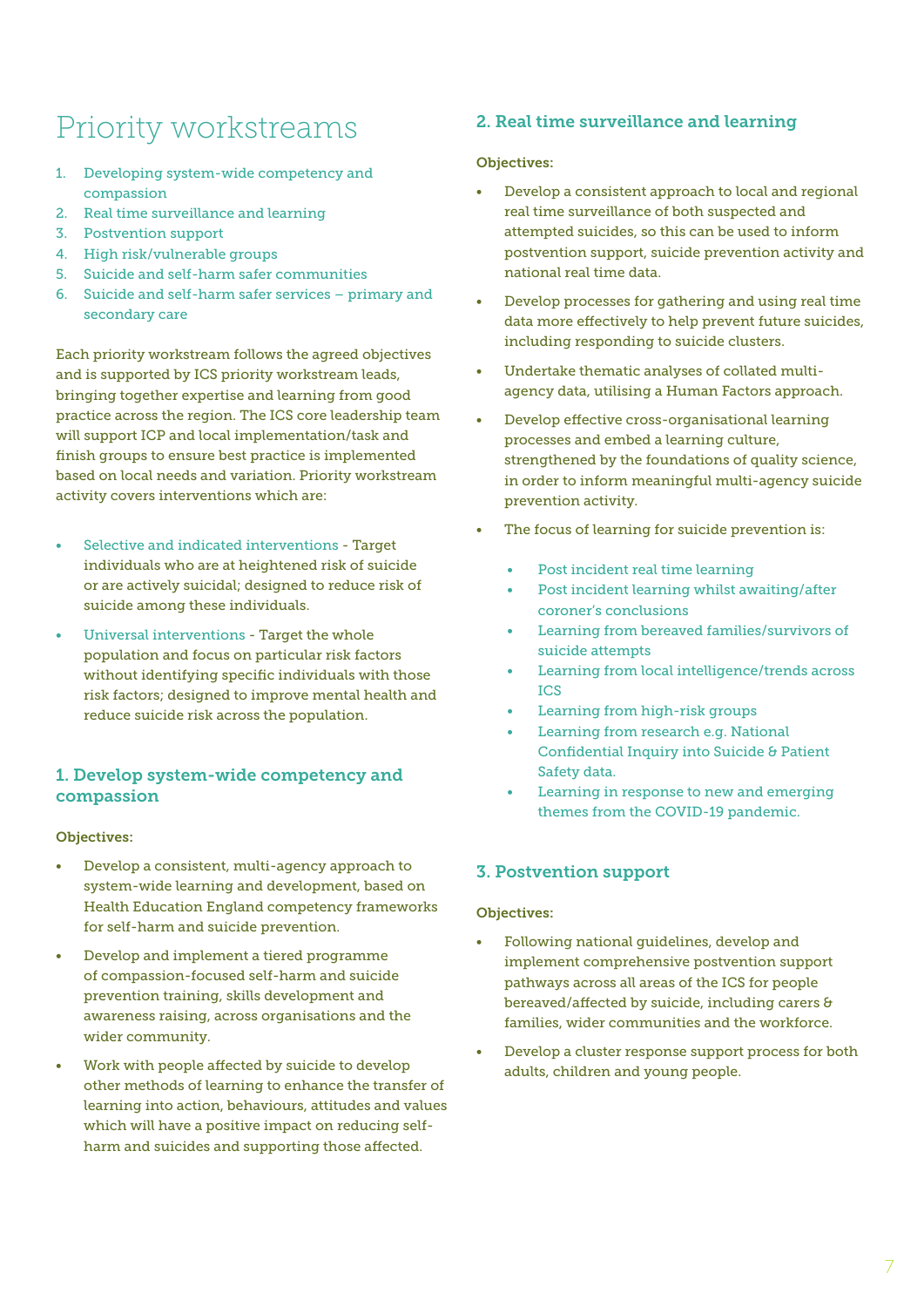### 4. High risk/vulnerable groups

Suicide is known to be complex and difficult to predict, and therefore suicide prevention activity needs to be broad-ranging population sensitive and adaptable to all populations. However, there are known and emerging higher risk groups where selective and indicated interventions can be designed and targeted to reduce risk of suicide among these individuals.

### Objectives:

- Develop a multi-agency response for target groups where an ICS-level approach would be more effective/have more impact; prison populations, universities, veterans.
- Develop local place-based suicide prevention activity, based on local population variations of need, with a focus on high risk groups and locations.
- Develop targeted bespoke interventions for those who find it difficult to engage with services.
- Monitor and develop interventions in response to emerging vulnerable/at-risk groups based on new evidence following the COVID-19 pandemic.
- As self-harm is the strongest indicator of future suicide, to develop focused self-harm interventions.

### 5. Suicide and self-harm safer communities

Working with communities to raise awareness and understanding of suicide and self-harm prevention.

#### Objectives:

- Implement universal interventions which target the whole population and focus on particular risk factors without identifying specific individuals with those risk factors; designed to improve mental health and reduce suicide risk across the population.
- Develop a social movement/place-based approach to suicide prevention in communities, for adults, children and young people, to help raise awareness and understanding, easier and more flexible access to information and support, developing suicide safer communities.
- Support the development of a network of self-harm and suicide prevention activity based on our shared vision, values and aims: suicide is preventable everyone can help – it's everyone's business, and supporting interventions to support people to look after themselves, look out for others and get help early.
- Support primary care/community-based activity with a specific focus on high-risk groups and locations.

### 6. Suicide and self-harm safer services primary and secondary care

Learning and improving our services so that they become even safer for people who have contact with them.

#### Objectives:

- Ensure plans support the NHS Long Term Plan aims to improve health outcomes, reduce premature mortality rates, reduce use of in-hospital and emergency resources, and focuses on the specific recommendations for suicide prevention.
- Implement the findings of the NCISH 20-year review – recommendations for safer services in mental health, urgent care, acute settings and primary care.
- Implement the recommendations from the NCISH review for children and young people's services.
- Enhance current specialist mental health pathways, with specific focus on inpatient, liaison services, and post-discharge and crisis pathways across agencies. Following NICE guidelines, develop interventions to help reduce/prevent self-harm across both primary and secondary care, for adults, children and young people.

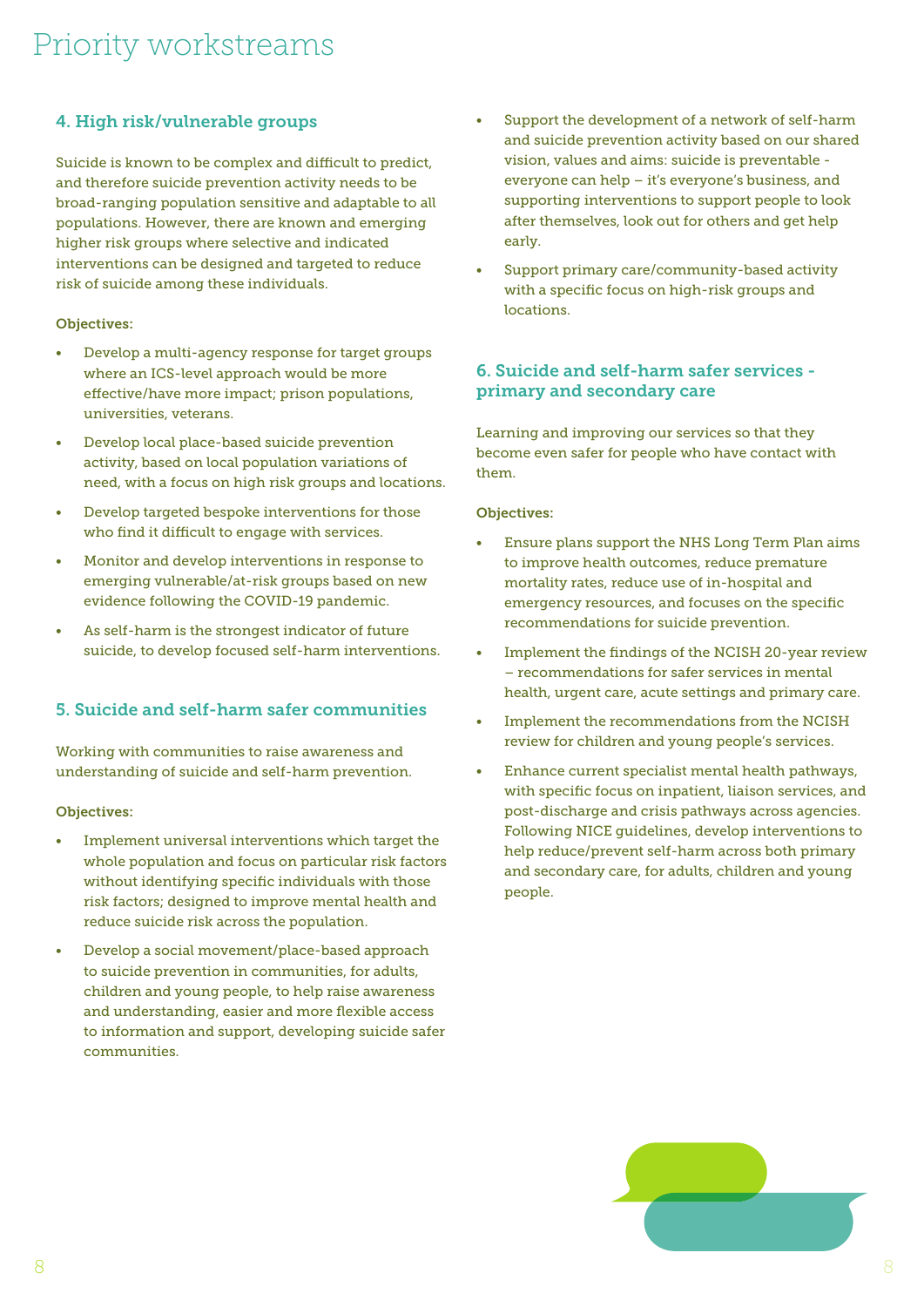# Whole system approach

The "whole system approach" diagram below demonstrates how all the elements of the plan fit together to enable greater potential impact. Underpinning values, shared aims and objectives, and enabling work streams need to be in place to support activity which will have a direct impact on people affected by suicide.